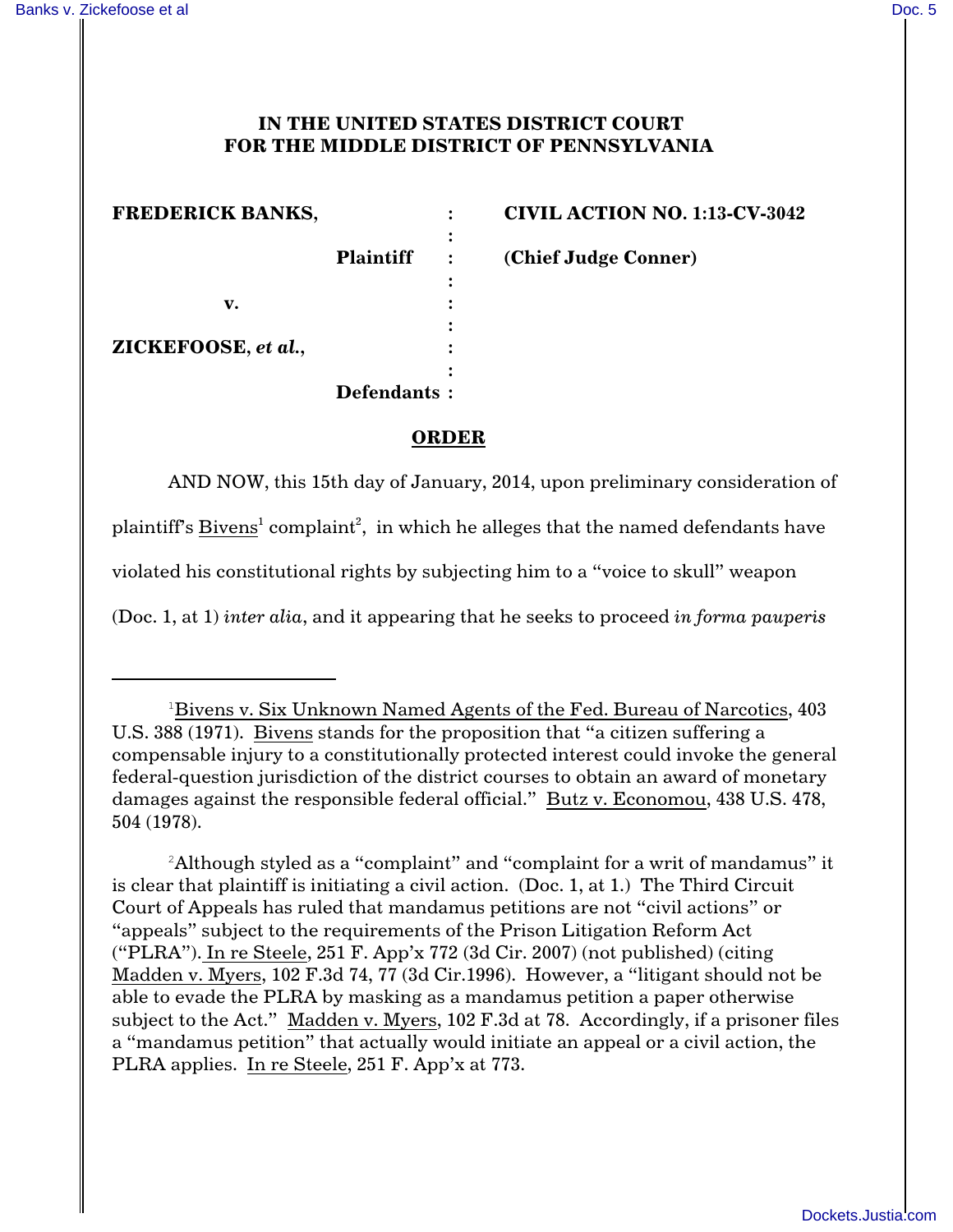(Doc. 2), 28 U.S.C. § 1915, and it further appearing that the "three strikes" provision of the Prison Litigation Reform Act of 1996 ("PLRA"), codified at 28 U.S.C. § 1915, prohibits him from proceeding *in forma pauperis* as he has had three prior actions or appeals dismissed as frivolous, malicious, or for failing to state a viable claim $^3\!$ 

Further, the following comprehensive recitation was set forth in a report and recommendation of United States Magistrate Judge Amy Reynolds Hay, which was adopted by the Honorable Gary L. Lancaster, United States District Court for the Western District of Pennsylvania:

Since February 3, 2005, Plaintiff has filed or participated as a party plaintiff or intervenor in approximately 45 civil actions in the federal District Courts. Since January 20, 2005, Plaintiff has filed or participated in roughly 31 bankruptcy cases. Since March 9, 2005, Plaintiff has filed or participated in approximately sixty cases in the federal Courts of Appeals. As a consequence of his litigation activities, Plaintiff has accumulated many more than three strikes. See, e.g., Banks v. U.S. Marshal, 274 F. App'x. 631 (10th Cir. 2008) (assessing four strikes); Banks v. Vio Software, 275 F. App'x. 800 (10th Cir. 2008)(assessing two strikes) (available on PACER); Banks v. PNC Bank, No. C06-1109JLR, 2007 WL 2363064, at \*1 n. 2 (W.D. Wash. Aug.14, 2007) (counting three strikes against Plaintiff based upon two suits filed in the Western District and one suit filed in the Middle District of Pennsylvania); See also Banks v. Williams, No. 5:07-CV-226, 2008 WL 544946, (S.D. Miss. Feb. 21, 2008)(denying Plaintiff IFP status because he has at least three strikes). Given his litigiousness, it is not surprising that Plaintiff sometimes files duplicative or repetitious lawsuits.

Banks v. County of Allegheny, 568 F. Supp. 2d 579, 586 n.1 (W.D. Pa. 2008).

 $3$ This court has previously taken judicial notice of the following civil rights actions filed by plaintiff that were dismissed as legally frivolous for failure to state a claim upon which relief may be granted: (1) Banks v. Hayward, et al., Civil No. 2:06-CV-00509 (W.D.Pa. May 30, 2006) (Lancaster, J.); Banks v. Hayward, et al., Civil No. 2:06-CV-01572 (W.D. Pa. Jan. 10, 2007) (Lancaster, J.); Banks v. Dove, et al., Civil No. 1:06-CV-02289 (M.D. Pa. Jan. 16, 2007) (Conner, J.); and, Banks v. Pittsburgh Tribune Review, et al., Civil No. 2:07-CV-00336 (W.D. Pa. May 4, 2007) (Lancaster, J.). Banks v. Crockett, Civil No. 1:07-CV-1019, 2007 WL 1655504, \* 2 (M.D. Pa. June 7, 2007) (Conner, J.)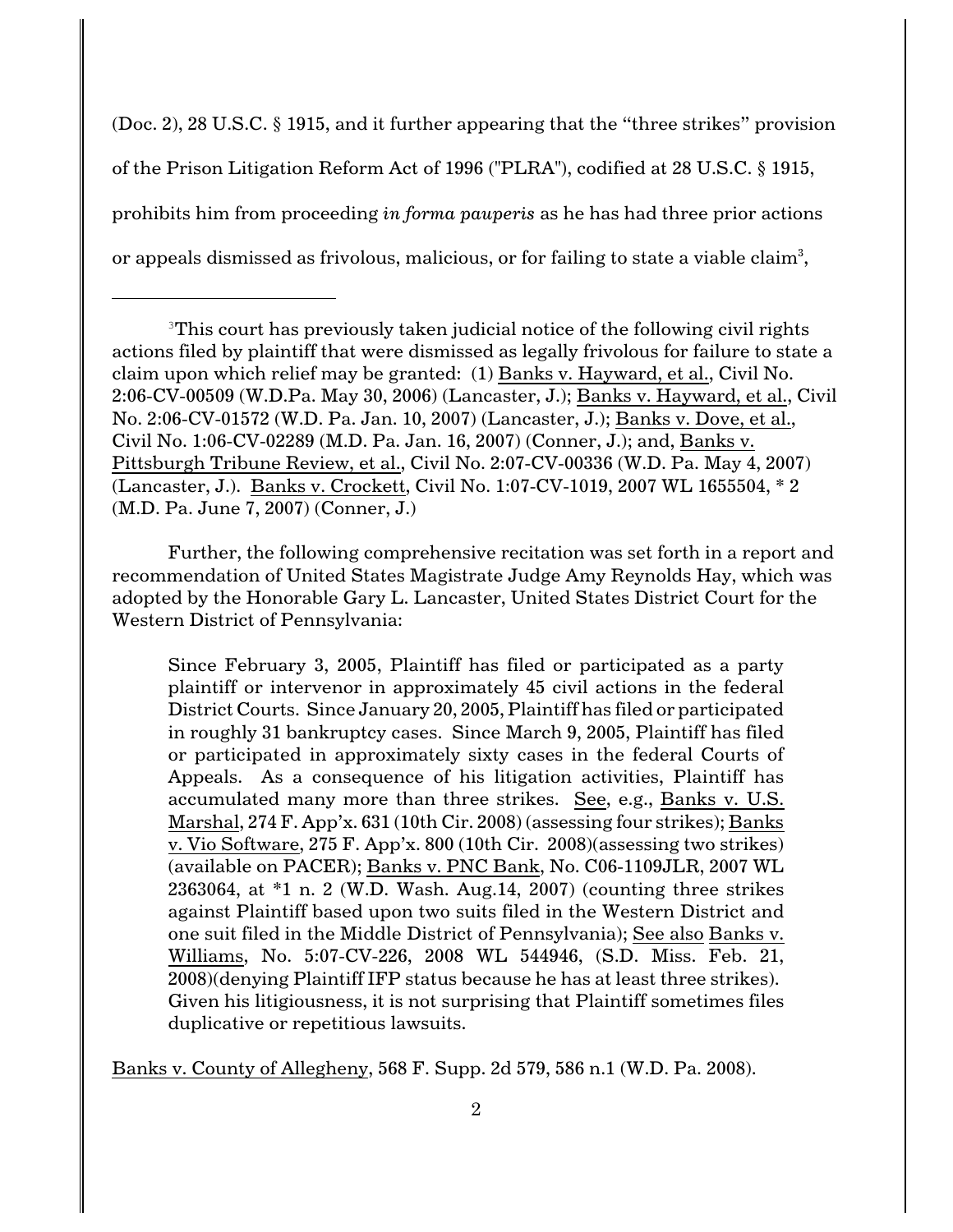and it further appearing that there is no indiction that plaintiff "is under imminent serious physical injury," 28 U.S.C. § 1915(g) (setting forth the three strikes rule which provides that an inmate who has three prior actions or appeals dismissed as frivolous, malicious, or for failing to state a viable claim may not proceed in forma pauperis "unless the prisoner is under imminent danger of serious physical injury"); see also Abdul-Akbar v. McKelvie, 239 F.3d 307, 312 (3d Cir. 2001) (*en banc*), it is hereby ORDERED that:

- 1. Plaintiff's motion (Doc. 2) to proceed *in forma pauperis* is DENIED.
- 2. Plaintiff's complaint (Doc. 1) is DISMISSED without prejudice, pursuant to 28 U.S.C. § 1915(g).

In October, 2013, in a Report and Recommendation of Chief United States Magistrate Judge Lisa Pupo Lenihan, which was adopted by United States District Court Judge Nora Barry Fischer, it was noted that between November, 2004, and July, 2013, Banks had filed approximately 304 civil actions, 108 of which were filed in the courts of the Third Circuit. The 108 cases were broken down as follows:

Of the 108 cases filed by Banks . . . 62 involved complaints for alleged violations of various civil and/or constitutional rights, petitions for writ of mandamus, and Qui Tam/False Claims Act claims. Of these 62 cases, more than half were dismissed or closed prior to service of the complaint: Fourteen (14) of Plaintiff's complaints were dismissed under 28 U.S.C. §  $1915(e)(2)(B)$  as frivolous, malicious, or for failing to state a claim; in fifteen (15) cases, Banks' attempts to proceed *in forma pauperis* were barred by the "three strike" provision of 28 U.S.C. 1915(g), because Banks filed three or more of lawsuits while he was incarcerated which were dismissed as frivolous, malicious or for failure to state a claim; five (5) cases were administratively closed for failing to file the required IFP documents; and two (2) cases were dismissed under 28 U.S.C. § 1915A(b)(1). Another seventeen (17) cases were transferred to other district courts outside the Third Circuit.

Banks v. Unknown Named Number of U.S. Postal Inspectors, *et al.*, No. 2:13-cv-1198, 2013 WL 5945786, at \*4 (W.D. Pa. Nov. 6, 2013).